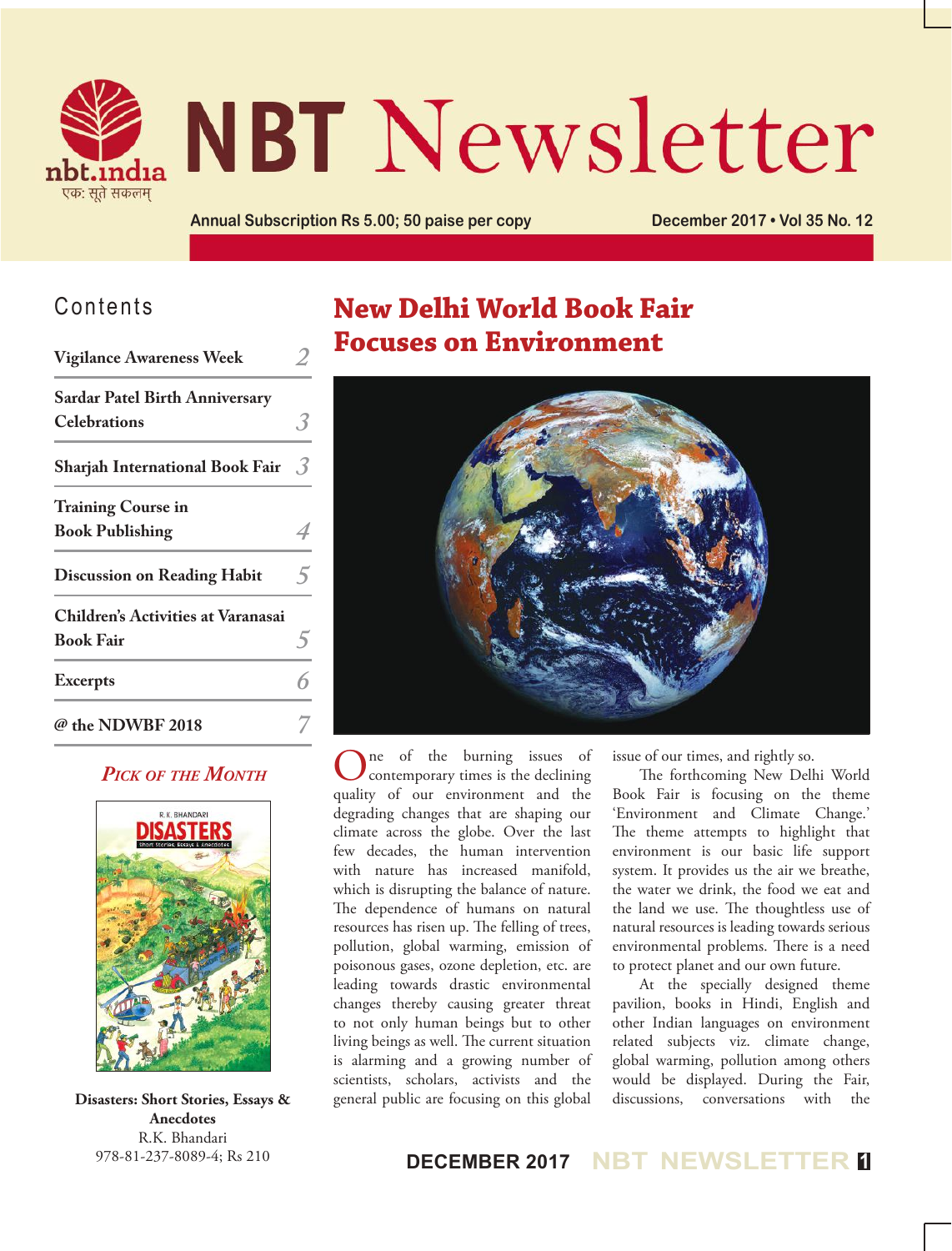authors, environmentalists, book release functions, etc. would be organized where the experts would discuss over the ways through which environment can be saved from further deterioration.

The New Delhi World Book Fair will be organized at Pragati Maidan, New Delhi from 6 to 14 January 2017.

The Theme evokes the ancient wisdom of peace and harmony between humanity and nature as



expressed through the insightful hymn mentioned in *Yajurveda* 36:17 The peace in the sky, the peace in the mid-air,

the peace on earth, the peace in waters,

the peace in plants, the peace in forest trees,

the peace in All Devas, the peace in Brahman,

the peace in all things,

the peace in peace,

may that peace come to me.

## **Vigilance Awareness Week**

National Book Trust, India observed Vigilance Awareness Week from 30<sup>th</sup> October to 4<sup>th</sup> November 2017. The observance of Vigilance Awareness Week commenced with the Integrity Pledge by the officers and employees of the Trust at NBT Conference Room on 30 October 2017.

While administering the integrity pledge, Dr Rita Chowdhury, Director, NBT said, "We should have

clear consciousness. We should do our duty honestly and sincerely to stand tall and live happy." Dr Chowdhury remarked that we need to resist corruption and if an employee is forced to involve in unethical activities, we should avoid it and report about it.

Speaking on this occasion, Shri Ahmad Ali Khan, Joint Director (Admin & Finance), NBT said that this year the theme of the Vigilance Awareness Week is 'My Vision – Corruption Free India'. He added that the week is organized to create a sense of awareness and involvement. He further added that our silence to unethical



action leads to corruption. We should resist such action and continue to fight against corruption.

Shri Satish Kumar, Joint Director (Production) also spoke on the occasion. He was of the view that it is necessary to fight corruption, and the rules and regulations as specified by the government should be followed sincerely.

During the week, a lecture on the topic 'My Vision – Corruption Free India' was organised at the NBT Conference Room on 3 November 2017. Shri A K Sinha, former Director of Printing, Government of India, was the guest

speaker on the occasion.

In his address, Shri A K Sinha highlighted the responsibilities of the employees to observe vigilance. He said that the Constitution of India has defined the duties and responsibilities of the government employees. He added that we need to furnish our task within stipulated time and in accordance with the rules.

Talking about corruption, Shri Sinha said that to make India corruption free, one should not involve himself/ herself in corrupt practices nor should instigate others for corruption.

Explaining the term 'vigilance', Shri Sinha said that vigilance has three parts viz. preventive, participative and punitive which provide protection to the honest employees. He said that Vigilance Awareness Week is observed to make employees vigilant about the rules and their duties.

Smt. Neera Jain, CE&JD and Chief Vigilance Officer, NBT coordinated the programme.



**<sup>2</sup> NBT NEWSLETTER DECEMBER 2017**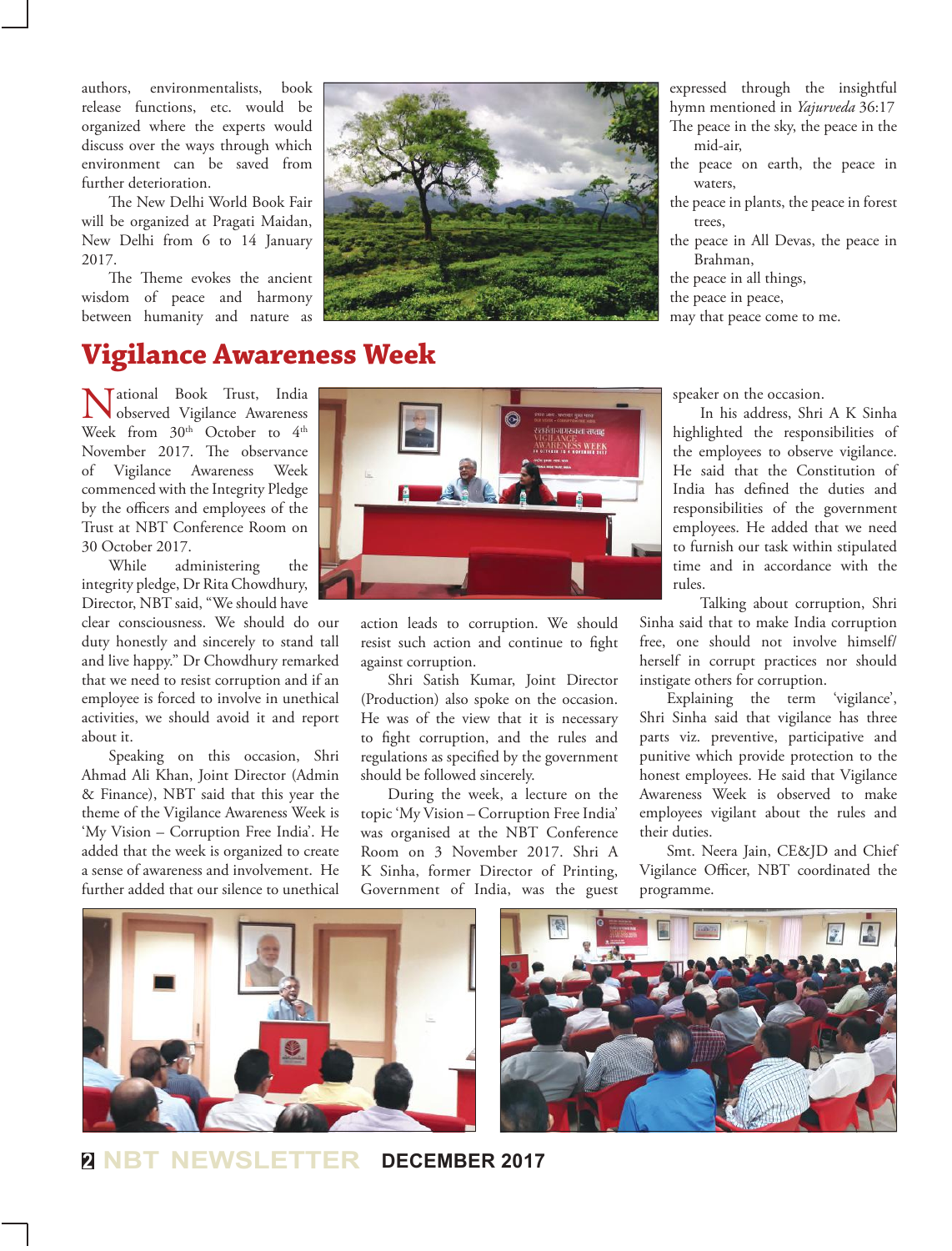# **Sardar Patel Birth Anniversary Celebrations**

 $\bigodot_{\text{birth}}^{\text{n}}$  the occasion of 142nd<br>  $\bigcup_{\text{birth}}^{\text{n}}$  the same of Sardar Vallabhbhai Patel, National Book Trust, India organized a discussion on the life and contribution of Sardar Vallabhbhai Patel at Kendriya Vidyalaya No. 1, Bikaner on 1 November 2017.

In his address, Shri Baldeo Bhai Sharma, Chairman, NBT said that Sardar Patel was a well-known

barrister of India. Even though he was highly educated, he dedicated his entire life for the nation. He added that when we talk about a great personality like Sardar Patel, it reminds us of the unification of our country whose culture is great and needs to be preserved.

He also observed that education should not be career oriented only, it should also make us understand life closely as we have to fulfill social concerns. He





added that while discussing about Sardar Patel we are trying to understand his contribution and ideals closely.

Dr Bulaki Sharma, noted author and Sahitya Akademi award winner said that Sardar Patel played a significant role in freedom struggle of India. Following independence, Patel successfully took up the responsibility of bringing together the many princely states of India as a nation.

Shri Madhu Acharya Ashawadi, well-known author; Dr Meghna Sharma, Professor, Gangasharan University; Dr Neeraj Daiya, well-known critic; and Shri Sarjeet Singh, Principal, Kendriya Vidyalaya, Bikaner also spoke on the occasion.

Later, an essay competition was organized in which more than hundred students participated.

The programme was coordinated by Dr Lalit Kishore Mandora, Hindi Editor, NBT.

# **Sharjah International Book Fair**

National Book Trust, India participated in the 36th edition of the Sharjah International Book Fair held at Sharjah Expo Centre, Sharjah from 1 to 11 November 2017.

His Highness Sheikh Dr. Sultan bin Muhammad Al Qasimi, Member of the Supreme Council Ruler of Sharjah, inaugurated the Fair. HE Ahmed Al Ameri, Chairman of the Sharjah Book Authority was also present on the occasion. At the opening ceremony several awards were presented including the Best International Publisher to The Mathrubhumi Printing and Publishing Co. from India among others.

Themed 'A World in My Book', this year's edition featured 1,650 publishing houses from 60 countries including Australia, Bangladesh, Denmark, Italy, India, Jordan, Kuwait, Russia, South Korea, etc. This year, United Kingdom was the Guest of Honour country in line with the UK/UAE Year of Creative Collaboration 2017. The UK showcased the significant literary titles and products in its industry as part of a strategic partnership to provide an integrated cultural programme for



British authors participating in SIBF. Hon'ble Members of Rajya Sabha Shri Jairam Ramesh and Shri Derek O'Brien; well-known actors Ms Hema Malini and



Ms Asha Parekh; noted authors Ms Preeti Sheenoy, Shri Vikas Swarup, Shri Manu Joseph; and young author Ms Justina Jibin were among the special guests from 48 countries who participated in a number of literary programmes held during the Fair.

The major highlights of the Fair were the Book Signing Corner, Comics Exhibition, The Future Zone Pavilion, Cookery Corner, SIBF / American Library Association Conference and the literary and cultural programmes organized for children, booklovers and publishers.

NBT's participation included a collective exhibit of over 250 books, in Hindi, English, Malayalam, Sindhi and Urdu languages brought out by 22 publishers across the country. Indian fiction, children's books as well as books on Gandhi and text books for higher education attracted a large number of visitors to the NBT stall.

Shri Imran-ul-Haque, Deputy Director (Exhibition) and Shri Mukesh Kumar, Assistant Director (NRO) represented NBT at the Fair.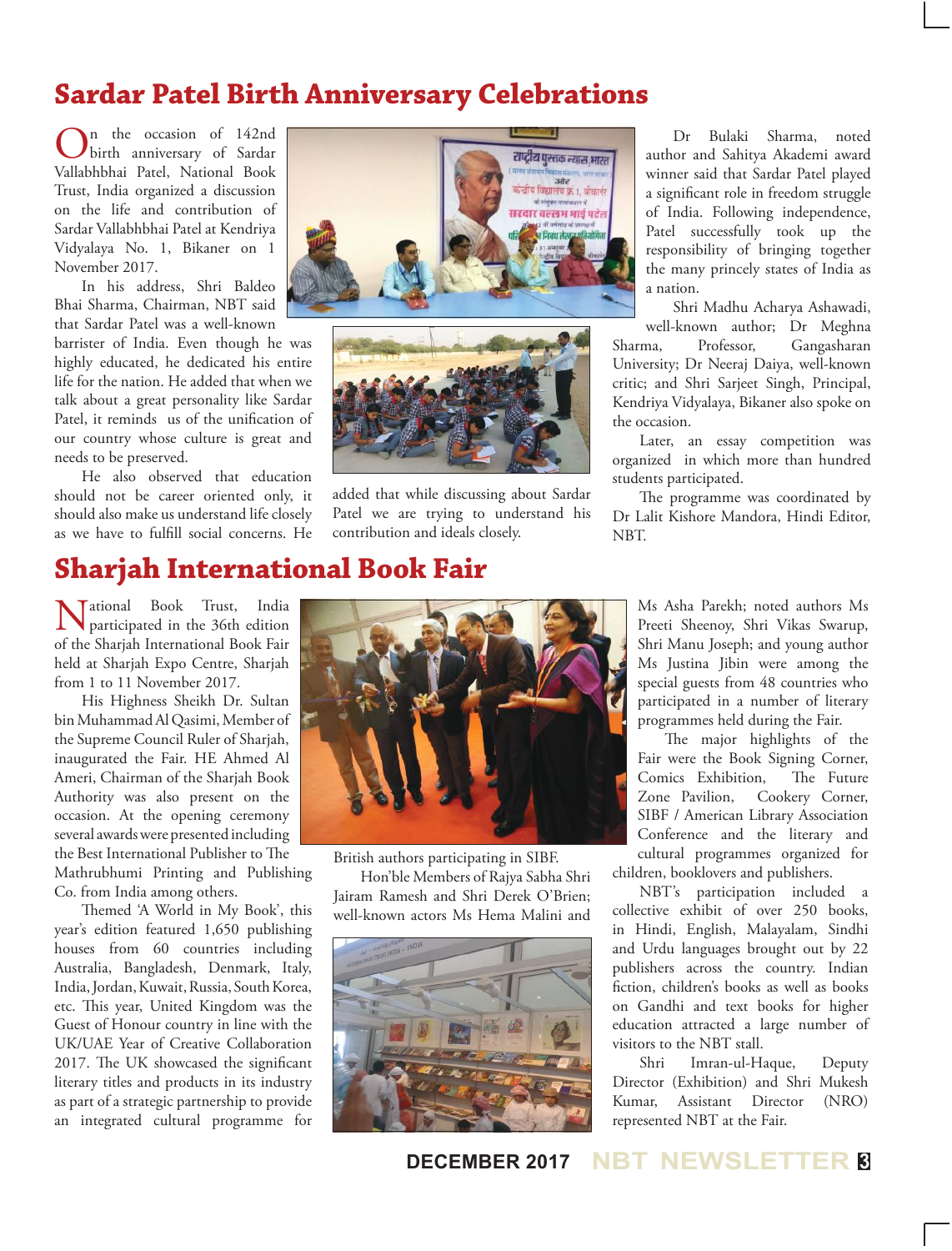## **Training Course in Book Publishing**

#### **Port Blair**

National Book Trust, India organized a job-oriented training course in book publishing at the Jawaharlal Nehru Rajkeeya Mahavidyalaya, Port Blair from 24 to 31 October 2017.

Dr Francis Xavier, Principal, JNRM and Dr Vyas Mani Tripathi, Head, Department of Hindi also spoke on the occasion.

Over 40 participants attended the programme. The valedictory function

Chancellor, Maulana Azad National Urdu University, presided over the function. Dr M A Sikandar, Registrar, MANUU; and Dr Mohd. Yousaf Khan, Principal, Polytechnic MANUU were the speakers on the occasion.



Ms Rashmi Singh, Secretary, Social welfare was the chief guest on the occasion. She said that despite technological revolution, printed books still have their relevance. She also talked about the role of the writers in the society and urged participants to make use of the opportunity to acquire knowledge about book publishing during the programme.

Swami Shuddhananda Saraswati Acharya, Chinmaya Mission was the guest of honour on the occasion. He talked about the importance of reading habit. He said that literature is mirror of society. Reading good books enables a person to become a better human being in the society. He added that along with usage of technology we must continue to inculcate the habit of reading.

was held on 31 October 2017 in which Shri Yashpal Garg, Secretary, Municipal Council, Port Blair was the chief guest. The faculty members included Shri Prabhat Kumar, Managing Director, Prabhat Publications; Shri A K Sinha, former Director, Directorate of Printing, Govt. of India; Dr Suresh Chand, former Special Officer, MHRD; and Ms Renu Kaul Verma, MD, Vitastsa Publishing.

#### **Hyderabad**

National Book Trust, India organized a certificate course in book publishing at Maulana Azad National Urdu University, Hyderabad from 4 to 11 October 2017. Shri Baldeo Bhai Sharma, Chairman, NBT inaugurated the programme. Dr Shakeel Ahmad, Pro Vice

About 50 participants from across the state participated in the programme. The valedictory function was held on 11 October 2017. Dr M A Sikandar was the chief guest on the occasion.

During the course, the participants were given information about the various aspects of book publishing like copyright, editing, e-publishing, sales and marketing, designing and publishing. The faculty included Shri Sridhar Balan, Consultant, Ratna Sagar; Shri B D Mendiratta, former, Principal, Pusa Polytechnic; Shri Kalyan Banerjee, former chief Production Officer, NCERT; Shri Pranav Singh and Ms Lipika Bhushan.

The programmes were coordinated by Shri Narendra Kumar, Production Officer, NBT.





**<sup>4</sup> NBT NEWSLETTER DECEMBER 2017**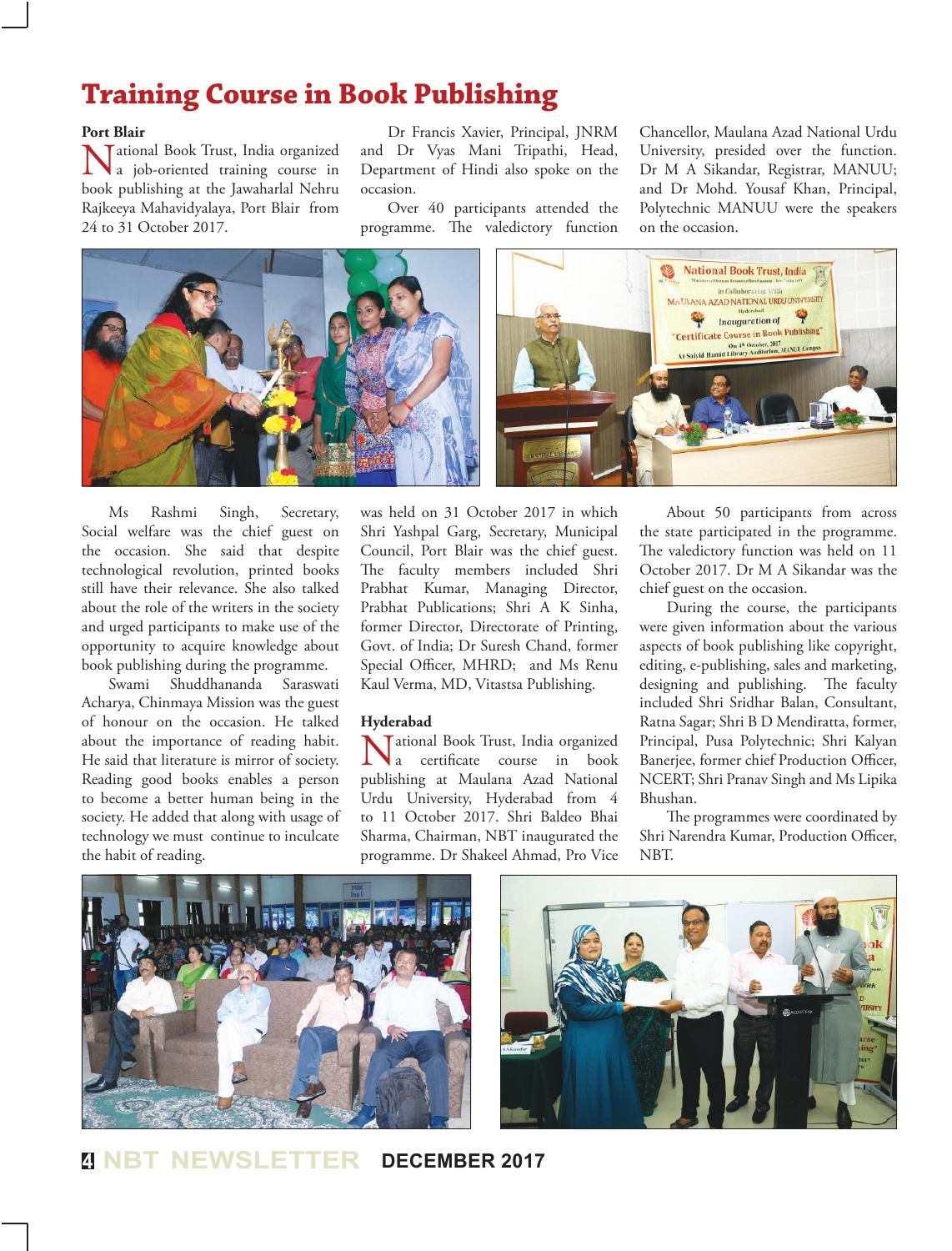# **Discussion on Reading Habits**

n the occasion of National<br>Education Day, National Education Centre for Children's Literature organized a discussion on the topic 'Making Reading Pleasurable for Children through Activities' at NBT Conference Room on 13 November 2017.

In her keynote address Dr Madhu Pant, former Director of Bal Bhavan, New Delhi, said that "Children are full of enthusiasm and

are adaptable. We need to utilize their energy and guide them in order to bring them closer to books."

Talking about her experience in bringing children closer to books, she said that when we present stories in the form of drama, the children participate in the storytelling session more actively and



show keen interest in books. She added that children like to do things of their own, which provides us an opportunity to impart knowledge to children through literature. Therefore, she further added that it is necessary that we involve children in various innovative activities to help them enjoy reading.

She observed that we often talk about joy of learning but do not think about joy of teaching and joy of storytelling. She felt that if parents or teachers themselves do not enjoy storytelling, then the children will also not participate actively in the storytelling.

Ms Neera Jain, Chief Editor & Joint Director, NBT, was also present on the occasion.

Well-known children's authors,<br>educationists. librarians and other librarians and other professionals in the field of children's literature participated in the discussion. They also shared their opinions about various issues related to storytelling.

The programme was coordinated by Shri Dwijendra Kumar, English Editor, NBT.



# **Children's Activities at Varanasi Book Fair**

National Centre for Children's Literature organised a number of activities for children during Varanasi Book Fair held from 11 to 15 September 2017. The literary and cultural programmes included Sanskrit shlok recitation competition for children; Inter-college speech competition in Sanskrit for young adults; discussion on





Sanskrit language and literature; dramatic performance on Munshi Premchand's story Tethar and a solo performance by Ms. Maya depicting Draupadi; and an Illustration workshop for children based on Sanskrit shlokas.

Besides, a Kathak Dance recital based

on Sanskrit sholkas by noted Kathak Gurus Nalini and Kamilini was held at Town Hall Maidan, the venue of exhibition. A large number of students from various schools and colleges participated in these programmes.

The programmes were coordinated by Shri Dwijendra Kumar, English Editor, NBT India.

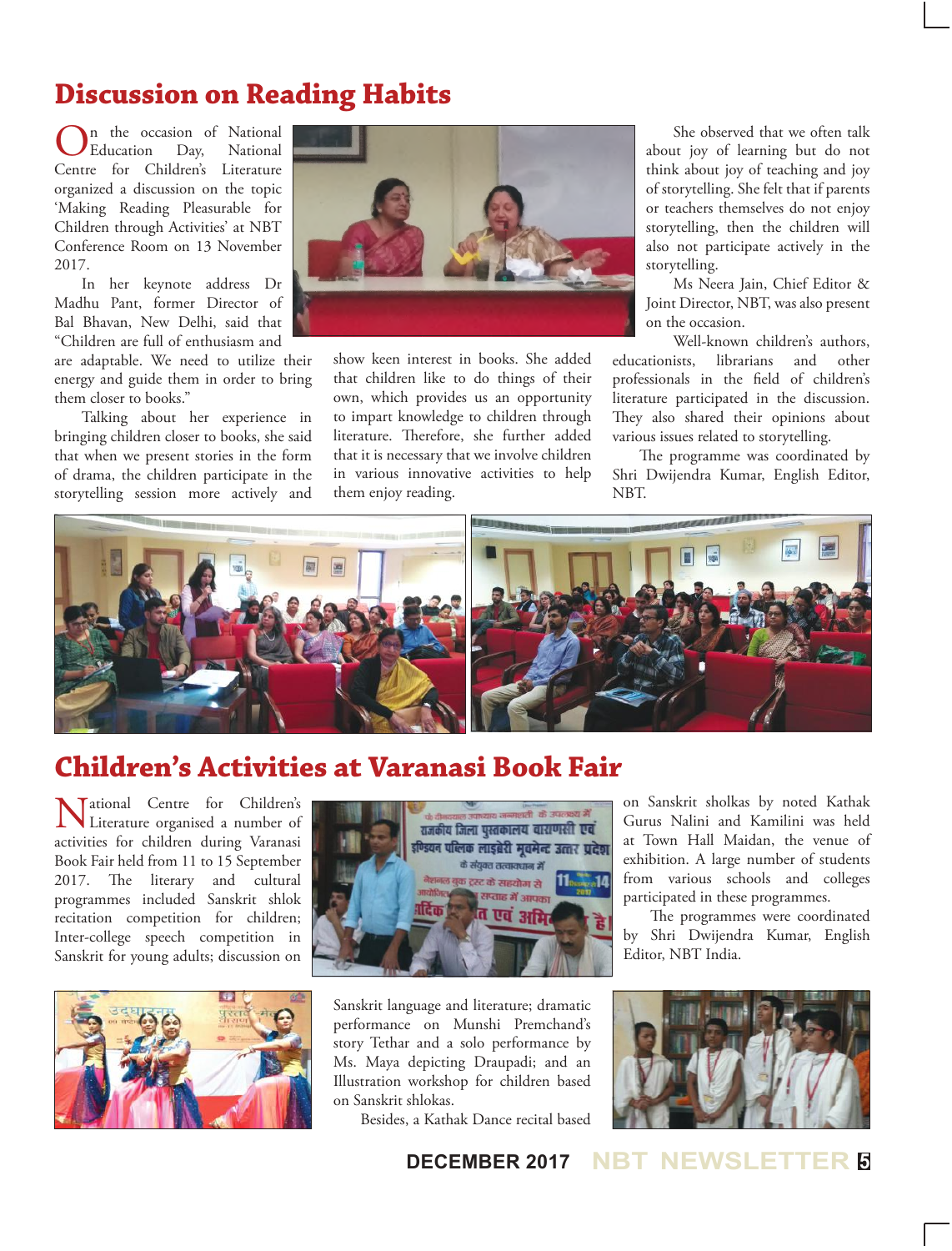## **Excerpts**

The Trust has recently published a title *Cancer: Health Education Book*. Written by S.M. Bose, this revised edition helps in creating awareness about cancer. Herein we reproduce an excerpt from the chapter 'Warning Signals' - *Editor* 

The diagnosis of patients suffering from cancer of a late stage is not difficult, since by then the patient experience some major problems and rushes for medical help. However, diagnosis in a patient suffering from the disease at an early stage is a big problem since most of these patients remain asymptomatic, i.e. most of them do not have any major problem and that prevents them from visiting a doctor.

Hence, the need to detect the warning signals of cancer by oneself should be an important method to arrest it at its outset. 'How to suspect cancer' is then the 'million-dollar question'—not only for the patient, but for the doctor as well.

Cancer, when it invades the body, produces some responses which had not been there earlier on; and which a patient with a keen observation notices and feels. These feelings or problems experienced by the patient are known as 'symptoms' and may be an indication of disease or illness. Pain, difficulty in breathing, cough, palpitation, bleeding, swelling or nodule in any part of the body, are examples of such symptoms, which may bring the patient to a doctor.

The disease also results in some changes in the physical state of the patient, which can be noticed by the patient himself or by the attending doctor. Examples can include the presence of jaundice, swelling or presence of nodule in any part of the body, enlargement of liver, presence of fluid in the abdomen and so on. A combination of signs is more informative in detection of the disease than a single one; and therefore the doctor must undertake complete and thorough examination of the patient.

There are certain problems, which can present either as a symptom or as a sign or both, which can be noticed by the patient, and the doctor also detects them while undertaking examination; for example the

common ones being, jaundice, swelling in the body, fever among others. It should be remembered that many of these symptoms and signs are also associated with a number of other diseases. Since majority of these are non-cancerous diseases, hence a patient should not panic on discovering any of these symptoms or signs. At the same time, he / she should not neglect it by delaying medical examination.

Presence of these signs and symptoms are known as warning signals which cautions one to be careful and to get oneself examined and investigated to rule out the possibility of cancer.

World Health Organisation (WHO) has listed the following seven points as warning signals for cancer:

**Change in Bowel or Bladder Habits:** This may include a feeling of constipation or diarrhoea in comparison to the past normal habit of bowel evacuation. This may be an early indication of cancer of the bowel.

Similarly, a change in the habit of urination in the form of frequency, thinning of urine stream, retention of urine, bleeding along with urination, are some early signs of cancer of the urinary system.

**A Sore that Does not Heal:** A chronic wound anywhere in the body, which



**Cancer: Health Education Book** S.M. Bose 978-81-237-8094-8; Rs 210

refuses to heal in two weeks time of normal treatment, should be a warning of cancer.

**Unusual Bleeding or Discharge from Any Source:** Bleeding along with stool or urine, or with vomit or cough, or from the nipple may be an indicator of underlying cancer. The amount of bleeding or frequency cannot decide whether the bleeding is or is not because of cancer, therefore it is necessary to investigate the cause and rule out the presence of cancer. Bleeding from rectum is usually due to piles but it can also be due to cancer of rectum and hence, it is essential to establish the exact cause of bleeding.

**Thickening or Swelling in Breast or Any Other Part of Body:** The appearance of a new swelling or thickening in any part of the body, especially in the female breast, call for a consultation with a specialist. The incidence of breast cancer is increasing very rapidly and therefore, it is necessary to identify cancerous changes in the breast. The swelling due to cancer is not at all painful at the outset, and that is why it is neglected. However, one has to pay a heavy penalty for this assumption.

**Indigestion or Difficulty in Swallowing:**  Indigestion, pain or uneasiness in the upper part of the abdomen, loss of appetite, nausea or vomiting without any known cause or difficulty in swallowing, are early signals of the possible presence of cancer.

**Obvious Change in Wart or Mole:** Every person has got a wart or mole somewhere on the body. As such it is innocuous, but if any one of these start showing an apparent change from its earlier shape, size, colour or start bleeding, then one should consult a specialist to rule out the possibility of it having turned into cancer. It is always safer to get such a wart excised and get a biopsy examination done to establish the diagnosis.

**Nagging Cough or Hoarseness of Voice:**  Cough, which lingers on for a long time in spite of adequate treatment, should be thoroughly looked into to rule out the cause for alarm. Similarly, hoarseness of voice lasting for more than two weeks should be looked into carefully.

## **<sup>6</sup> NBT NEWSLETTER DECEMBER 2017**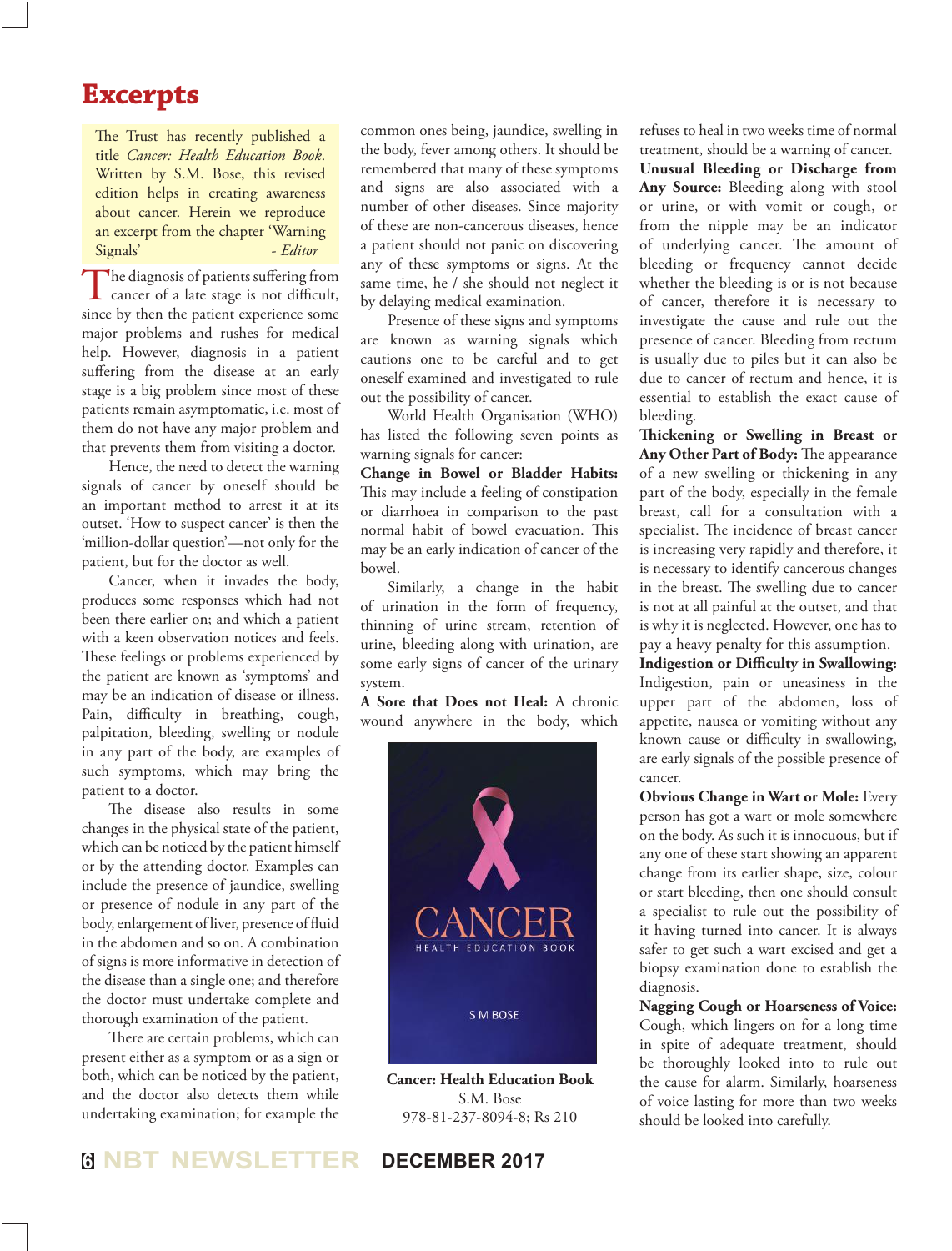## **@ the NDWBF 2018**

#### **New Delhi Rights Table**

As part of the New Delhi World Book Fair, the NBT is organizing the 6th New Delhi Rights Table (NDRT) on 8 and 9 January 2016. The two day event brings together publishers, Rights' agents, translators and editors from India and abroad to network and explore business opportunities together.

The NDRT is the only forum to explore the exciting world of Indian books in English, Hindi and all Indian languages. The NDRT offers you B2B sessions in a refreshingly new business ambience. The unique format will enable participants to book their own table, meet each other and present their products and ideas.

For online Registration at the NDRT 2018, and for other details, kindly visit our website www. newdelhiworldbookfair. gov.in.

We look forward to your participation at the NDRT 2018, we would also appreciate if you let your contacts and partners, both in India and abroad, know about this unique forum and invite them to participate.

> For further details please write to: Benny Kurian newdelhirightstable1@gmail.com

#### **AUTHORS' CORNERS**

Authors' Corners at the New Delhi World Book Fair, add a certain literary charm to the programmes held during the Fair. Authors — young and old and new and established, all participate in special reading sessions as well as in engaging discussions and debates with their readers.

Exclusively designed spaces, these Authors' Corners are spread across the Halls of the Fair, where events will take place throughout the duration of the Fair.

Publishers interested in hosting their authors at Authors' Corners may send the complete profile of the author: Name, Bio-data, books published, awards and honours as well as a photograph and preferred date/time, they would like their event to be scheduled.

> Fee for a programme: Rs.3000/- For further details please write to: Neera Jain Chief Editor & Joint Director National Book Trust, India Nehru Bhawan, 5 Institutional Area, Phase-II Vasant Kunj, New Delhi - 110070 Email: **neerajain.nbt@nic.in**

### **Fair Daily**

The visitors' pick and a must read for the New Delhi World Book Fair goers is the *FAIR DAILY*. An NBT initiative, the *FAIR DAILY* is the only daily publication which is distributed throughout the fair grounds. It is the best and unique opportunity for publishers, booksellers and other fair participants to be seen and heard.

Readers are free to send in their ideas and pieces on books, and book industry to be featured in the Fair Daily.

You can also advertise your contents/products to attract visitors to your stall at the Fair.

The Rates for the Advertisements are:

| Full page           | One issue   | $Rs. 15000/-$    | Inside pages                        | Nine issues                       | Rs. 30000/-       |
|---------------------|-------------|------------------|-------------------------------------|-----------------------------------|-------------------|
| Full page           | Nine issues | Rs. 110000/-     | (Bottom/side strip)                 |                                   |                   |
| Half Page           | One issue   | $8000/-$<br>Rs.  | Back cover                          | One issue                         | $Rs. 20000/-$     |
| Half page           | Nine issues | $60000/-$<br>Rs. | Back cover                          | Nine issues                       | Rs. 140000/-      |
| Quarter page        | One issue   | $5000/-$<br>Rs.  |                                     |                                   |                   |
| Quarter page        | Nine issues | $40000/-$<br>Rs. | <b>Advertisement Specifications</b> |                                   |                   |
| Front page          | One issue   | $15000/-$<br>Rs. | Front Bottom Strip                  | $4 \text{ cm}$<br>$\mathbf x$     | $21.5 \text{ cm}$ |
| (Bottom strip)      |             |                  | Inside Bottom Strip                 | $7 \text{ cm}$<br>$\mathbf x$     | $21.5 \text{ cm}$ |
| Front page          | Nine issues | $Rs. 110000/-$   | <b>Back Cover</b>                   | $33 \text{ cm}$<br>$\mathbf{x}$   | $21.5 \text{ cm}$ |
| (Bottom strip)      |             |                  | Full Page                           | $32 \text{ cm}$<br>$\mathbf{x}$   | $21.5 \text{ cm}$ |
| Inside pages        | One issue   | $4000/-$<br>Rs.  | Half Page                           | $15.5 \text{ cm}$<br>$\mathbf{x}$ | $21.5 \text{ cm}$ |
| (Bottom/side strip) |             |                  | Quarter Page                        | $15.5 \text{ cm}$<br>$\mathbf{x}$ | $10.5 \text{ cm}$ |

*For further details contact :* Shri Binny Kurian Rights, Translation & Acquisition Officer National Book Trust, India Nehru Bhawan, 5 Institutional Area, Phase II Vasant Kunj, New Delhi-110070 Tel.: 26707764, 9868268105